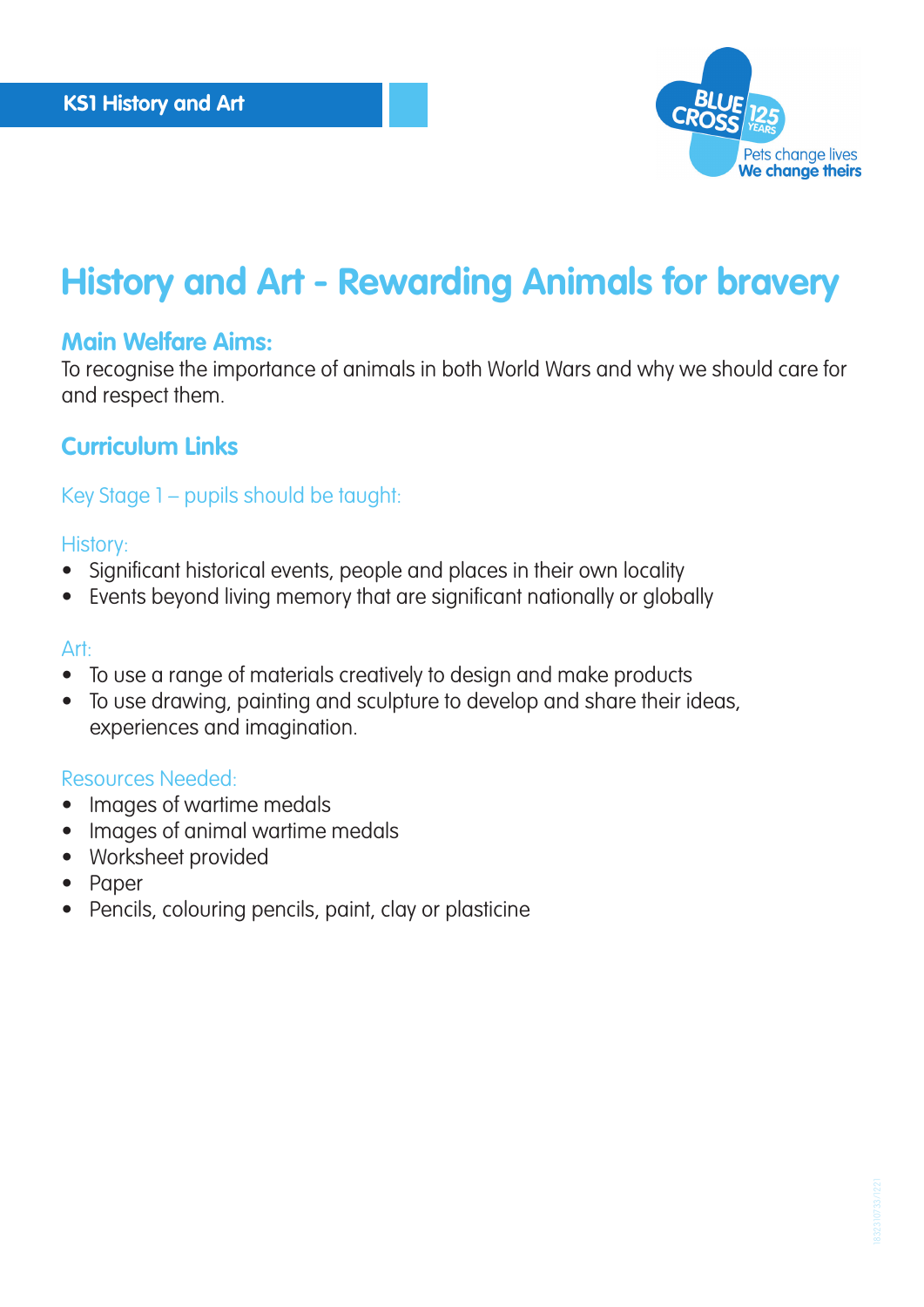

# **Rewarding animals for Bravery**

#### **Introduction**

Discuss with the children whether they have been awarded a medal, trophy or received a special certificate before and why.

Explain that brave soldiers received special medals for fighting in both World War one and two and so did animals.

Look at some war medals online as a class or find some before and show the children.

Discuss what they notice about them and what they like.

#### Main:

Look at the two medals given by the Blue Cross to animals that served in Wars on the worksheet and discuss as a class.

Ask the children to design their own war medal using the worksheet below. Once they have designed it on paper they could then use plasticine or clay to create the medal.

#### Plenary:

Share the medals the children have produced as a class and ask them to explain why they have designed them that way.